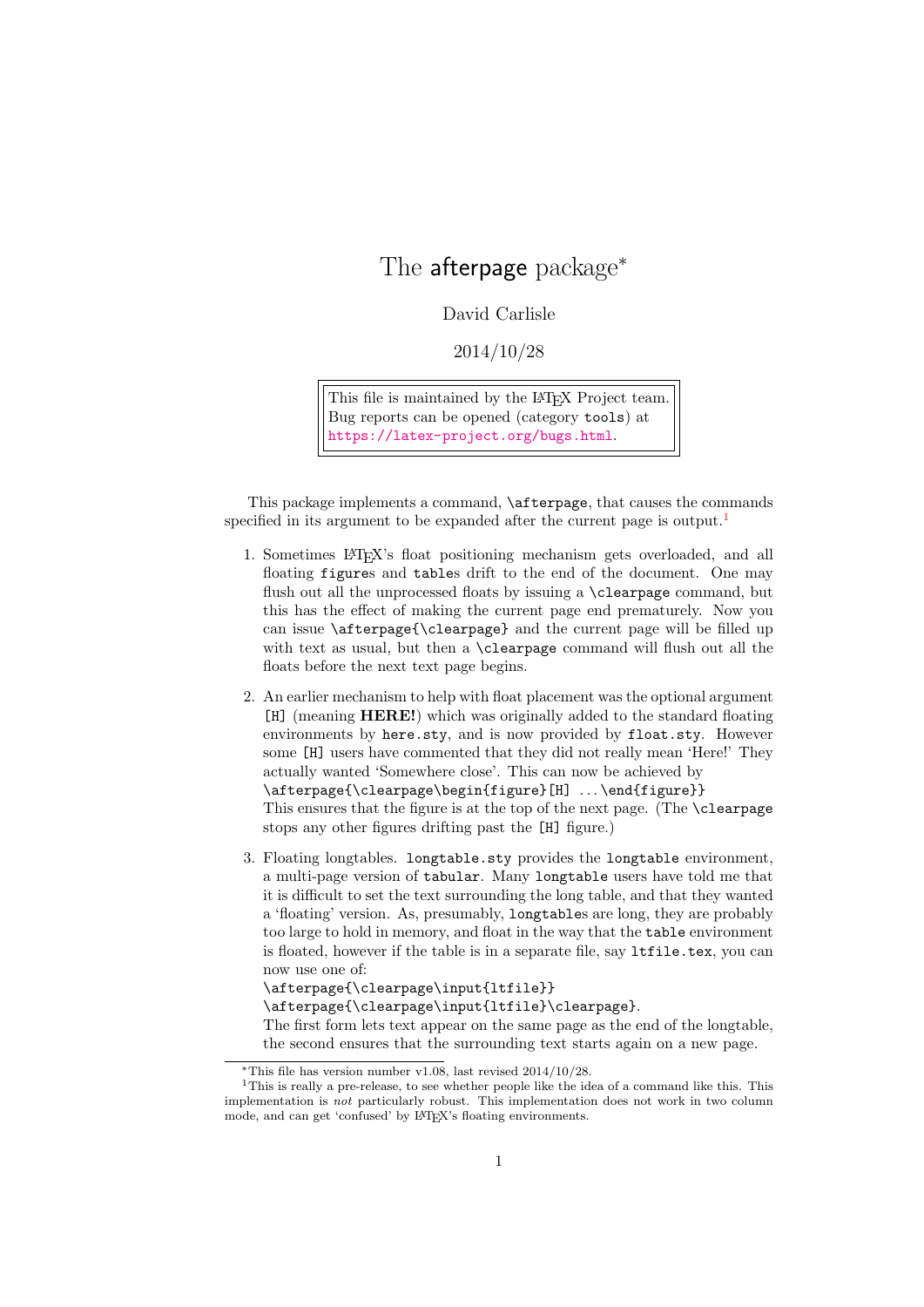1 ⟨∗package⟩

\afterpage The token register used to save the old output routine.

### 2 \newtoks\AP@output

3 \global\AP@output\expandafter{\the\output}

A box register used to save any part of the next page which has already been processed.

4 \newbox\AP@partial

A box register used to save any footnote texts that are 'tied' to the text that gets saved in \AP@partial.

### 5 \newbox\AP@footins

The following macro attempts to get safely into vertical mode, and then invokes a special output routine to grab the current page into \AP@partial.

6 \def\AP@savetop{%

Now begins a test to see what state we are in. \AP@noindent will be defined so as to return to this state (well, almost!) after afterpage has finished.

\ifvmode

Vertical mode. This is the simplest case, do nothing.

8 \let\AP@noindent\empty

9 \else\ifhmode

Horizontal mode. 'Back out' into vertical mode, removing the indentation box as we go. If in fact there was no indentation box, the output routine was invoked by \noindent (what bad luck!) so we have to remember to re-insert the \noindent before the paragraph is seen again. \everypar tokens have already been inserted, so don't insert them again.

| 10 | \setbox\z@\lastbox                                     |
|----|--------------------------------------------------------|
| 11 | \edef\AP@noindent                                      |
| 12 | ${\overparent}\right\z0\noindent\else\label{thm:main}$ |
| 13 | \par                                                   |
| 14 | <b>A</b> alse                                          |

The remaining (even worse) possibility that the output routine was triggered by the start of displaymath within a paragraph.

Come out of displaymath with \$\$, then adjust the spacing (getting into vmode at the same time). \AP@noindent will restart display math later. \everydisplay tokens have already been inserted (they apply to the math list that will be started by \AP@noindent, even though they were triggered by the display math that was closed by the lines below!). Save the values \prevgraf and \predisplaysize for use in the re-started math list.

```
15 \abovedisplayshortskip\z@\abovedisplayskip\z@
```
16 \belowdisplayshortskip\z@\belowdisplayskip\z@

17 \xdef\AP@disp{%

18 \predisplaysize\the\predisplaysize

- 19 \prevgraf\the\prevgraf\relax}%
- 20 \$\$\vskip-\baselineskip\vskip-\parskip
- 21 \edef\AP@noindent{%

Do not insert \everydisplay tokens again.

22 \toks@{\the\everydisplay}\everydisplay{}%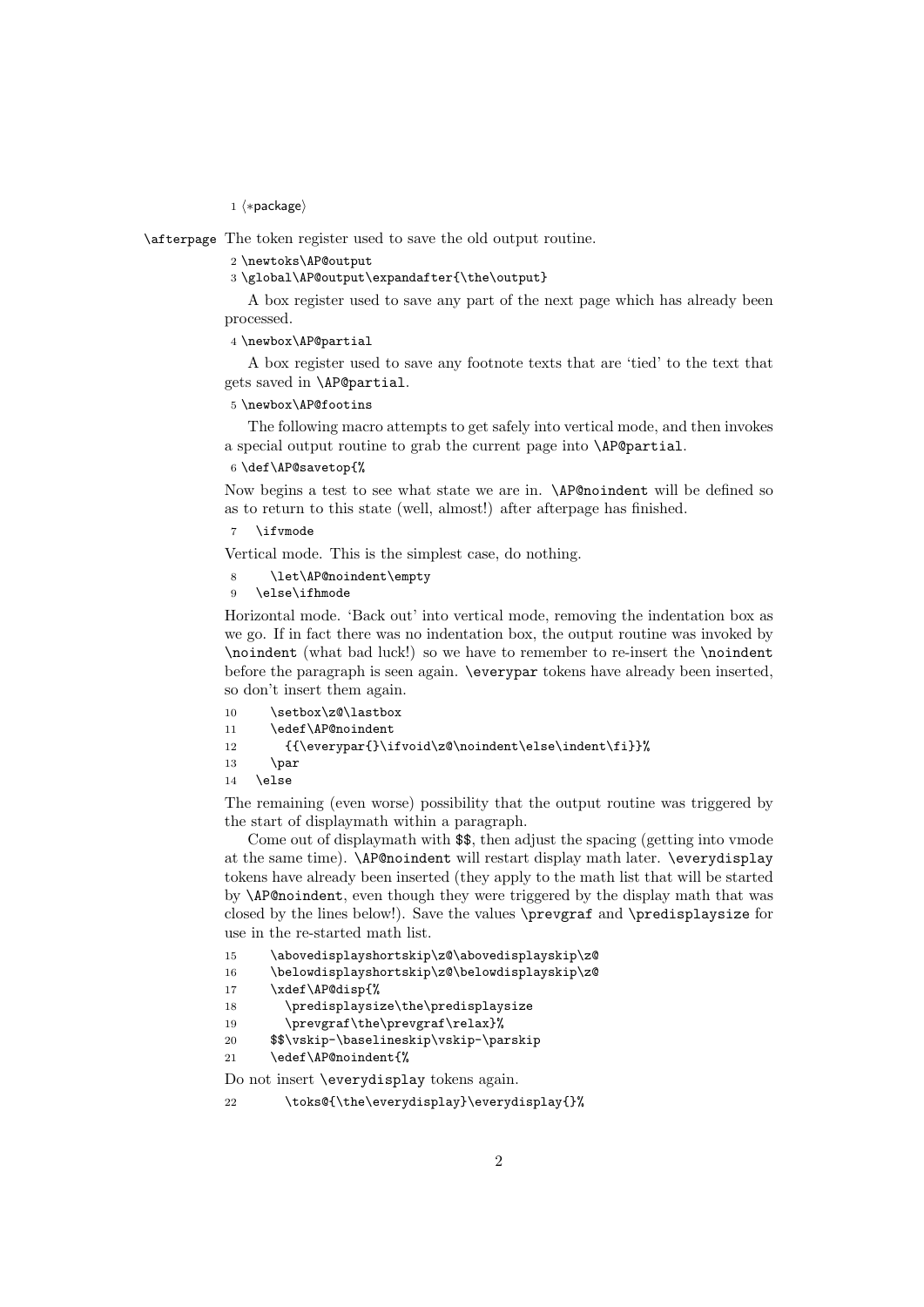Start displaymath mode with no spurious paragraph line above it. Restore \prevgraf and \predisplaysize. Use \aftergroup to restore the correct setting for \everydisplay after this display has finished.

```
23 {\everypar{}\noindent}$$\AP@disp\aftergroup\noexpand\AP@ed}%
```
24  $\tilde{i}$ 

Now switch the output routine and remove everything from the current page into the box \AP@partial.

- 25 \begingroup
- 26 \nointerlineskip\null
- 27 \output{%
- 28 \global\setbox\AP@partial\vbox{%
- 29 \unvbox\@cclv
- 30 \global\setbox\@ne\lastbox}%

If the text that is saved in \AP@partial had footnotes, we'd better grab them as well otherwise they may come out on a page with the 'afterpage' text, before the page that has the footnote mark! (Added at v1.08.)

31 \global\setbox\AP@footins\box\footins}%

Having defined the output routine, trigger it. . .

- 32 \eject
- 33 \endgroup}

\AP@ stores all the commands that must be executed after the page break.

34 \let\AP@\relax

Restore the \everydisplay register. \ignorespaces prevents a space or newline after \$\$ creating rogue a indentation or paragraph.

35 \def\AP@ed{\everydisplay\expandafter{\the\toks@}\ignorespaces}

Remove the current vertical list, insert the commands \AP@ at the top of the page, and then re-insert the saved text.

- 36 \def\AP@@{%
- 37 \AP@savetop
- 38 \global\expandafter\let\expandafter\AP@\expandafter\relax\AP@
- $39$  \par

The text originally at the top of this page is now stored in the box  $\AP$  partial, including \topskip glue. Now we want to unbox \AP@partial, placing the baseline of the first row \baselineskip below the baseline of the last line coming from the afterpage text. If we assumed nothing has too much height or depth (and \topskip is rigid), it would be fairly trivial to position the contents of \AP@partial so that the baseline of the first row was \baselineskip below the last row just added.

In this version, I thought it might be fun to try to exactly achieve the \baselineskip–or–\lineskip calculation that TEX normally does internally. The call to \addboxcontents does the right thing (I hope).

### 40 \addboxcontents\AP@partial

Now re-insert any footnote text. This may not be quite the right place, as the text that has just been unboxed may break over a page in its new position. Also it may not be the right number if the text from \afterpage itself contains footnotes. Too bad!

```
41 \ifvoid\AP@footins\else
```
42 \insert\footins{\unvbox\AP@footins}\fi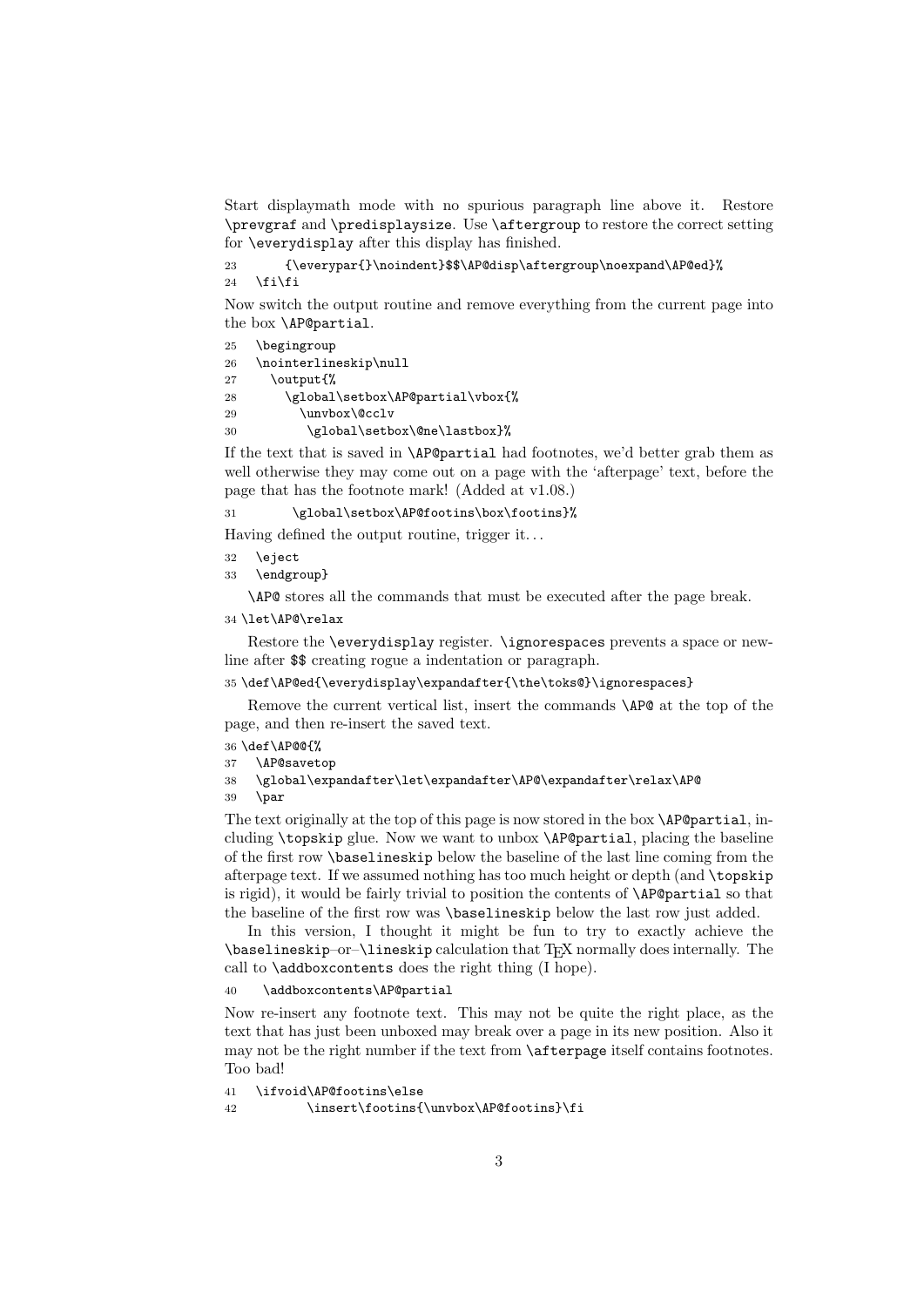Now repair things if we started off in horizontal mode.

\AP@noindent}

If \AP@ is not \relax then the current page already has some 'afterpage' commands, so just add the new commands to the end of the list. Otherwise save the commands in \AP@. (within a local group), and switch the output routine. (The new output routine just calls the old one if it is invoked by a LAT<sub>EX</sub> float.

```
44 \long\def\afterpage#1{%
45 \ifx\AP@\relax
46 \gdef\AP@{{#1\par}}%
47 \global\output{%
48 \the\AP@output
49 \ifnum\outputpenalty>-\@Mi
50 \global\output\expandafter{\the\AP@output}%
51 \aftergroup\AP@@
52 \{f_i\}%
53 \else
54 \expandafter\gdef\expandafter\AP@\expandafter{\AP@{#1\par}}%
55 \fi}
```
If we have got to the end of the document or clearpage just put the stuff out without any trickery.

```
56 \let\AP@clearpage\clearpage
57 \def\clearpage{%
58 \ifx\AP@\relax
59 \AP@clearpage
```

```
60 \else
```

```
61 \global\output\expandafter{\the\AP@output}%
```

```
62 \AP@clearpage
```
At this point (since v1.08) Need to clear  $\Delta P\& before$  using its expansion, as otherwise hit an infinite loop. Sigh.

```
63 \global\expandafter\let\expandafter\AP@\expandafter\relax
```

```
64 \expandafter\expandafter\AP@
```

```
65 \fi}
```
\let\AP@enddocument\enddocument

```
67 \def\enddocument{%
```

```
68 \ifx\AP@\relax\else
```

```
69 \global\output\expandafter{\the\AP@output}%
```

```
70 \AP@clearpage
```

```
71 \global\expandafter\let\expandafter\AP@\expandafter\relax
```
\expandafter\expandafter\AP@

```
73 \foralli
```

```
74 \AP@enddocument}
```
## \addboxcontents Given a vbox #1, add to the current vertical list such that the end result is equivalent to the list that  $T_{F}X$  would have built had the contents of  $\#1$  (apart from any initial glue) been added individually to the current list.

So essentially, the problem is that of unboxing #1, but replacing the glue at the top of #1 with (something equivalent to) the \baselineskip or \lineskip glue that T<sub>E</sub>X would normally have placed before the first box in #1. Also \prevdepth must be set at the end.

```
75 \def\addboxcontents#1{{%
```